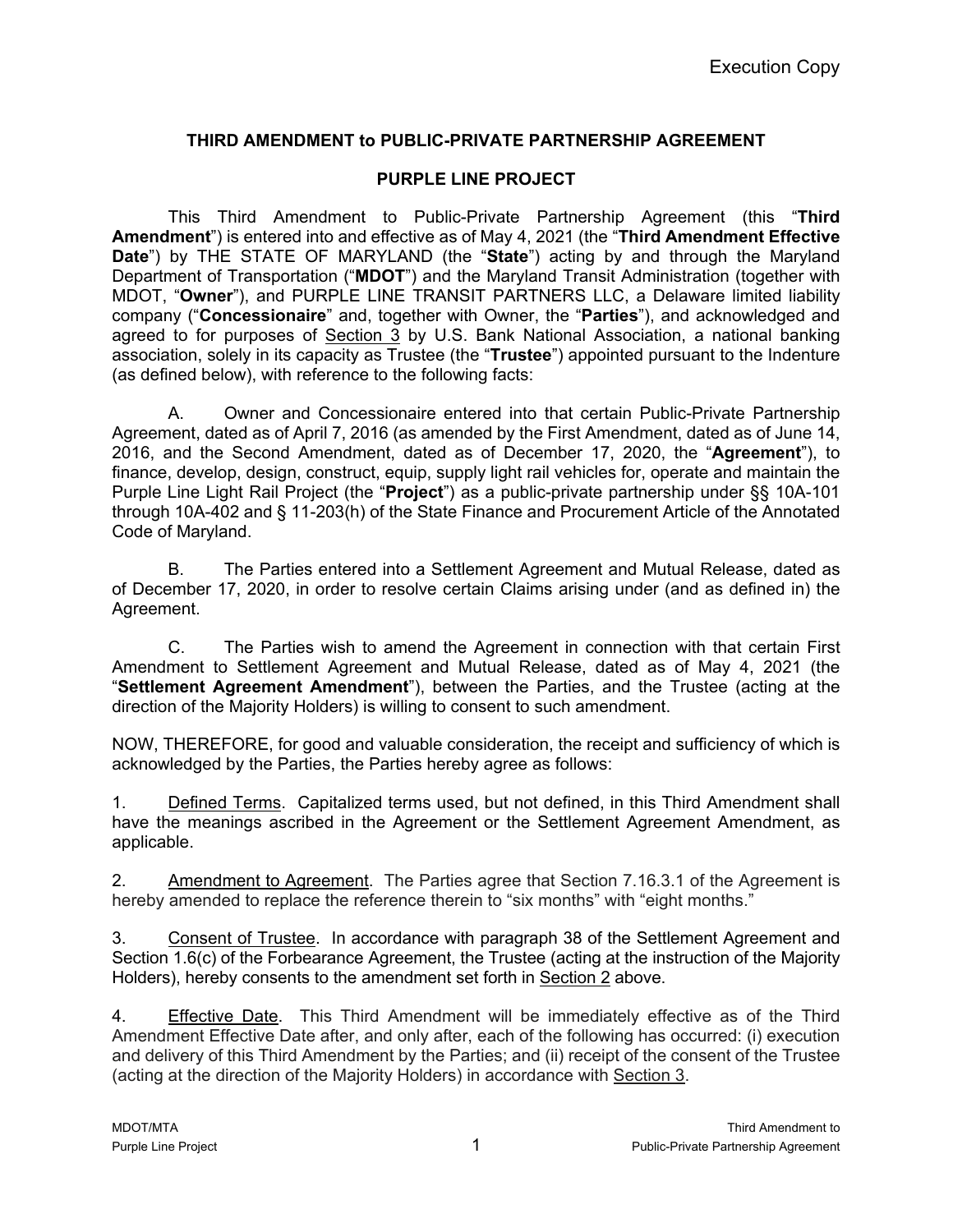5. Effect of Amendment. The Contract Documents, except as amended by this Third Amendment, remain in full force and effect in accordance with each of their respective terms.

6. Records. This Third Amendment shall be appended to each of the Parties' original, execution version of the Contract Documents and filed in the books and records of each Party.

7. Counterparts. This Third Amendment may be executed in one or more counterparts, each of which shall be deemed an original and all of which shall be deemed one and the same Third Amendment. Electronic transmission in portable document format of any signed original document or retransmission of any signed electronic transmission in portable document format shall be deemed to have the same legal effect as delivery of any original.

*[remainder of page intentionally left blank – signatures appear on the following page]*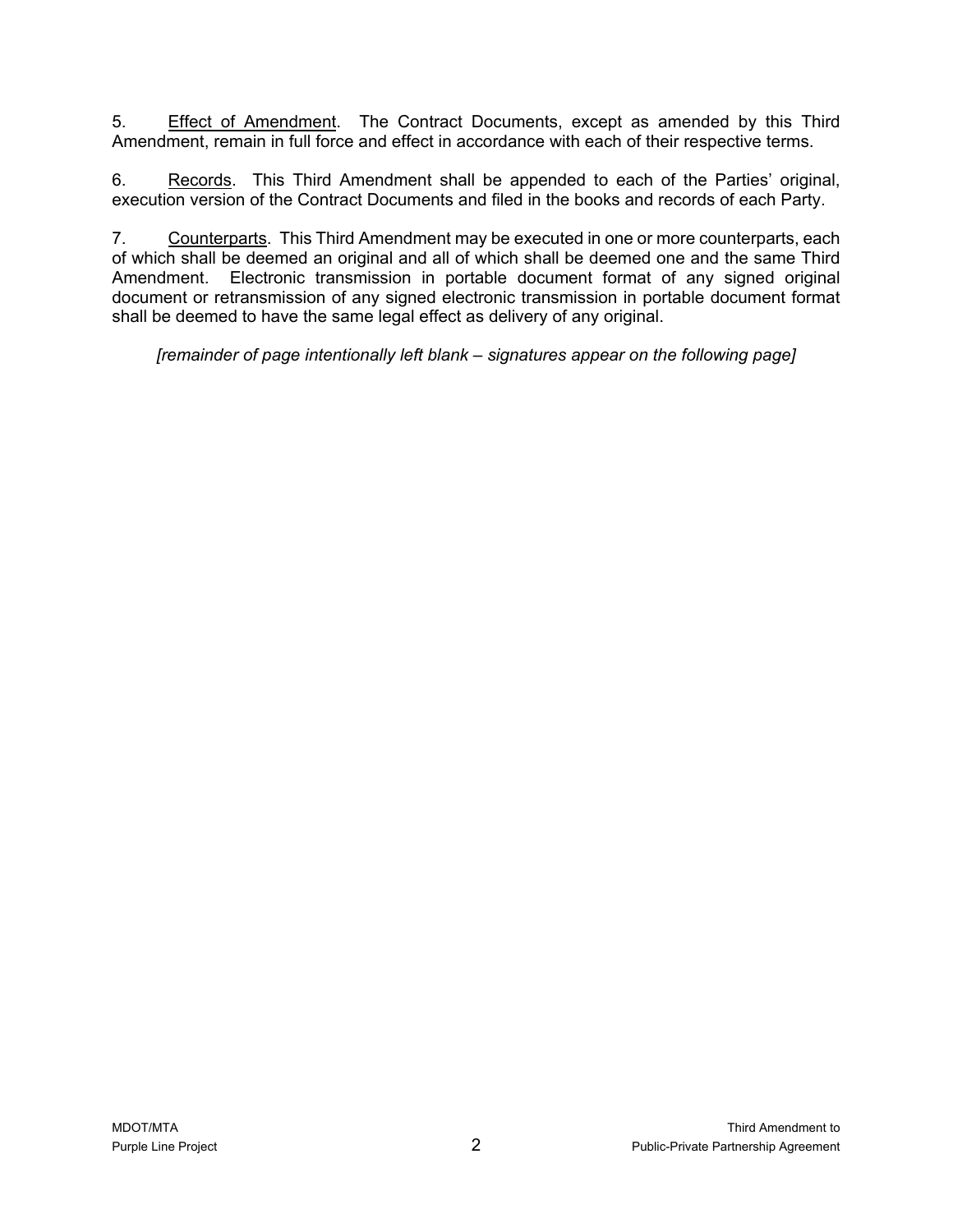**WATNESS** 

SHAFI SYED

 $\mathbf{r}$ 

PURPLE LINE TRANSIT PARTNERS LLC

 $0.73.$ (Signature)

Doran J. Busso<br>(Printed Name)<br>Chief Executive Officer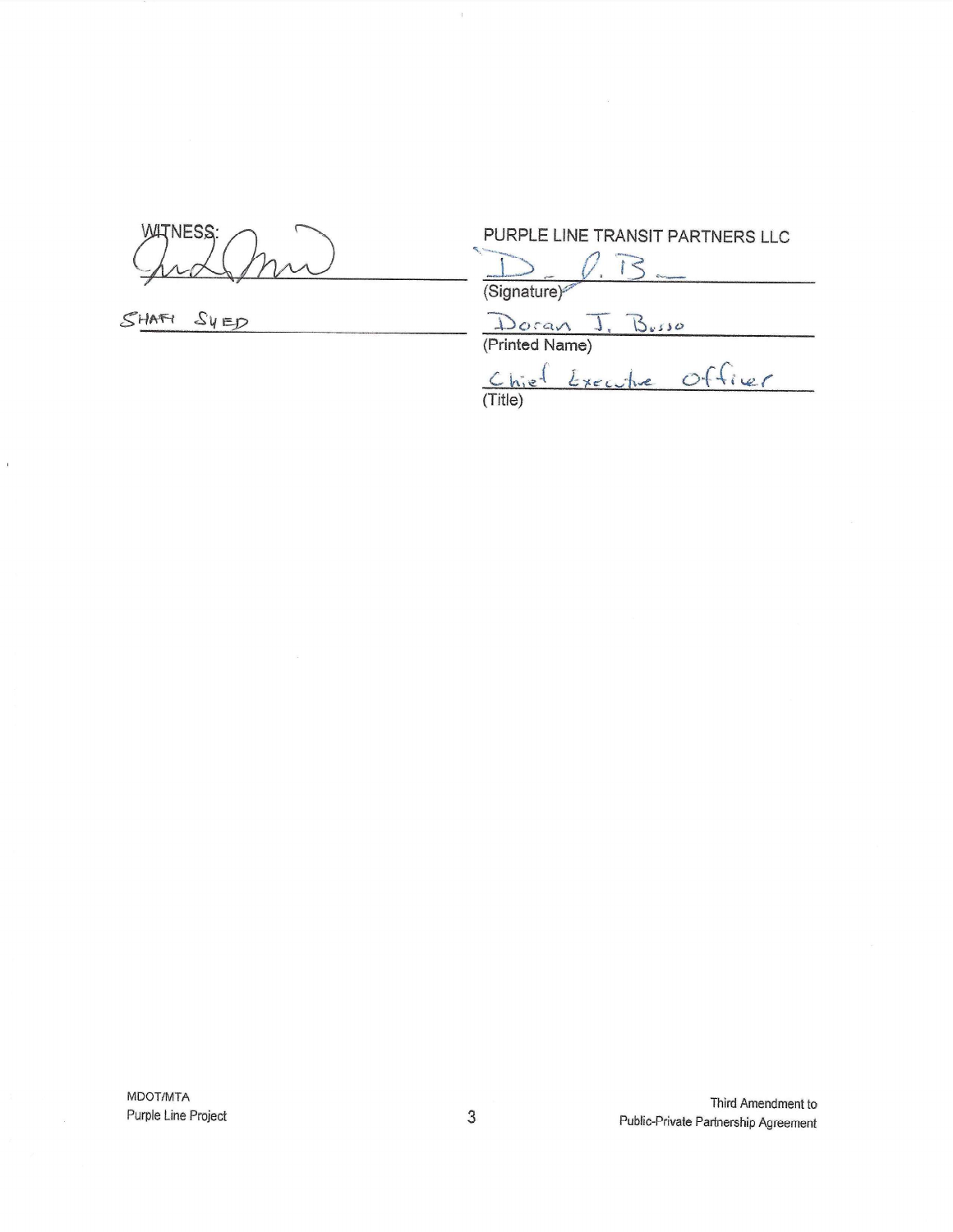**WITNESS:** 

Loretta H. Shields

10.000

MARYLAND TRANSIT ADMINISTRATION

 $\mathcal{V}_\pm$ 

MARYLAND DEPARTMENT OF<br>TRANSPORTATION

ater

(Signature)

Kevin B. Quinn, Jr. (Printed Name)

Administrator  $(Title)$ 

Signature)

(Title)

(Printed<sup>4</sup>Name)

Approved as to Form and Legal Sufficiency:

Julie Sweeney

MDOT/MTA Purple Line Project